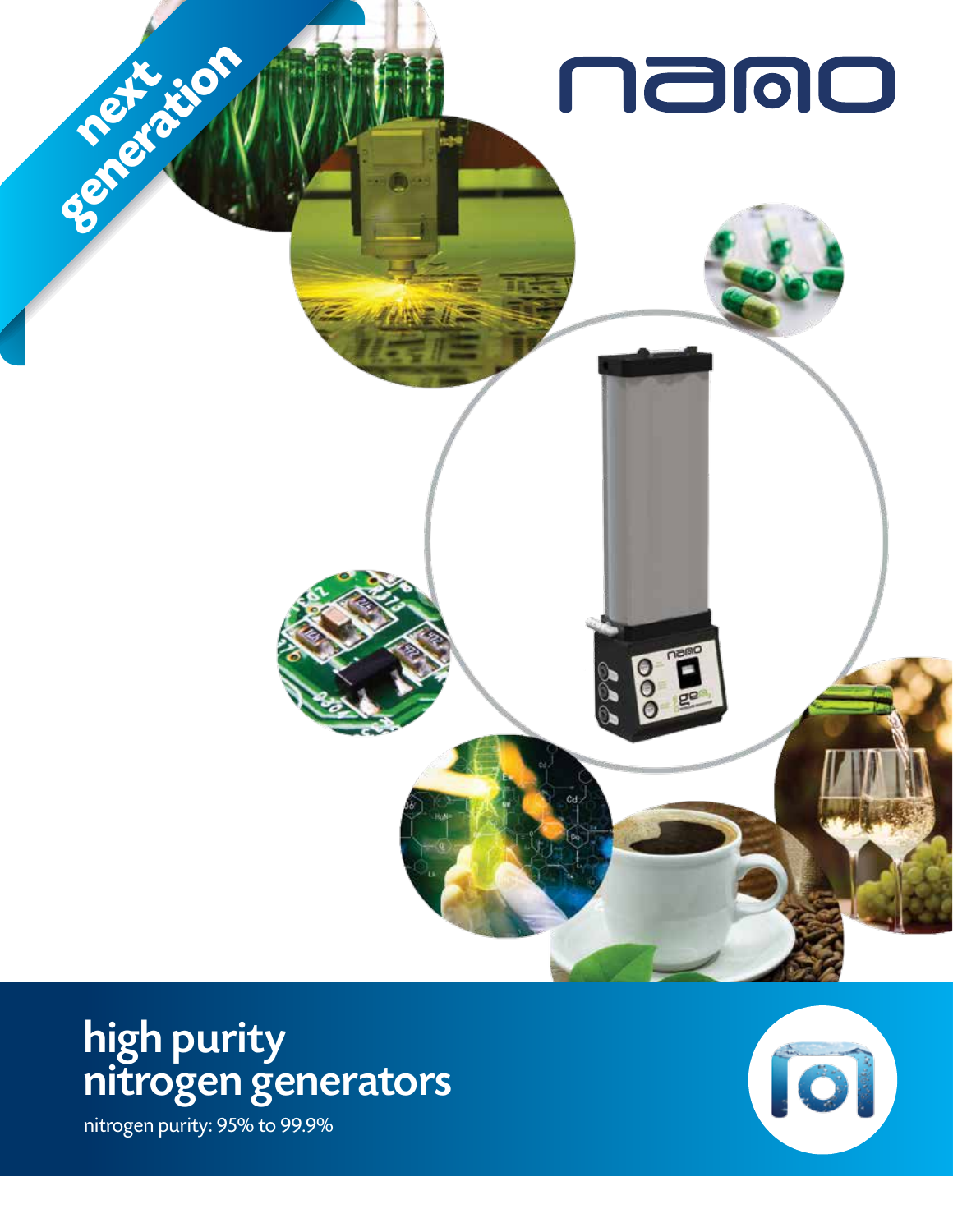Leading edge technology and hundreds of years of **experience**…nano-purification solutions, your world-class manufacturer of state-of-the-art compressed air and gas solutions to industry.

Our commitment at nano is to work alongside our **customers** and provide unique solutions with the highest quality products to solve your specific challenges.

A wealth of experience and leading edge products are only part of the equation. nano recognize that world-class customer **service** is the most important component to any successful business.

Experience. Customer. Service… **nano**



### design

Our experienced team of design engineers are always looking for new and unique technologies and products to bring you the highest level of performance and lowest overall operating cost.



Our R&D team endeavor to provide solutions that go beyond developing an existing product. They are continually researching new technologies which can provide unique advantages over competitive offerings.



### research & development

The reliable and energy saving nano  $ECOGEN_{2}$  range of nitrogen generators are manufactured in our state-of-the-art facility to the highest standards of build quality to ensure equipment reliability and high levels of performance.

## $ECOGEN<sub>2</sub>$  nitrogen generators food

### manufacture

### dry and pure

Nitrogen is a dry, inert gas which is used in a wide range of applications where oxygen may be harmful to the product or processes. Nitrogen generators use regular compressed air to deliver a continuous supply of high purity nitrogen, offering a cost effective and reliable alternative to the use of cylinder or liquid nitrogen across a wide range of applications.



# high purity nitrogen generators



nitrogen purity: 95% to 99.9%

## benefits



### **guaranteed performance**

• reliable performance based on decades of experience with pressure swing adsorption technology

When you switch to a nano  $\mathsf{ECOGEN}_2$  gas generator you can expect payback typically between 6 to 24 months. Its unique design and energy saving function offers a number of significant advantages over delivered gas options, as well as traditional generator designs.

- 100% function and performance tested at our factory
- 2 year warranty

### **rapid return on investment**

• significant cost savings over cylinder or liquid supply provides a typical return on investment of less than 24 months

### **easy to install**

• the compact design allows installation in spaces too small for twin tower generator systems

### **safe & reliable**

• eliminates the safety hazards of transporting and storing pressurized gas cylinders or liquid nitrogen

### **environmentally friendly**

- lower air consumption and refined controls provide greater energy efficiency
- reduces carbon footprint by eliminating gas delivery to your facility

Nitrogen is used in many commercial and industrial applications to improve the quality of a product or process or as a safety measure to prevent combustion. Liquid or bottled nitrogen delivery and storage can be expensive, unreliable and a safety concern. Nitrogen generators allow users to produce nitrogen in-house simply and inexpensively using an existing compressed air system.

nano recognizes the importance of having a safe, reliable and cost effective supply of high purity nitrogen. We have developed the  $EGOGEN_{2}$  nitrogen generator to meet the increasing demand for high quality, complete packaged solutions which save energy and time while fulfilling the needs of their intended application.

With traditional methods of gas supply, users are liable for hidden costs such as rental, refill and delivery, order processing charges as well as an environmental levy charge.

plastics

laboratories

packaging

beverage

The compact plug and play system can be installed easily and with minimum cost and disruption and requires only a pre-treated compressed air system to start production. The ECOGEN<sub>2</sub> is ideal for smaller usage applications such as wine production, food packaging and for atmosphere blanketing where a high quality, simple, inexpensive nitrogen supply is required.

food